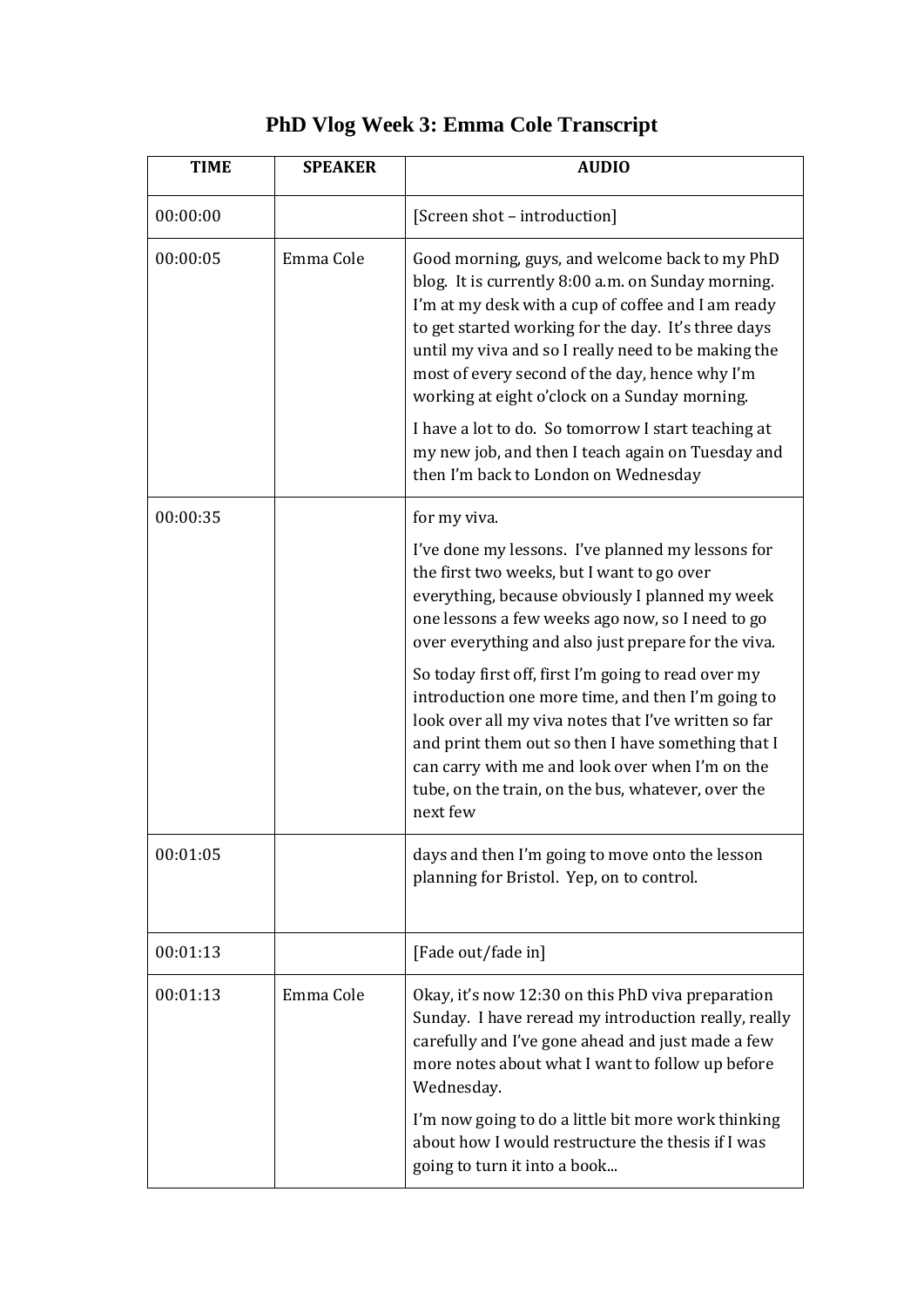| 00:01:34 |           | [Fade out/fade in]                                                                                                                                                                                                                                                                                                                                                                              |
|----------|-----------|-------------------------------------------------------------------------------------------------------------------------------------------------------------------------------------------------------------------------------------------------------------------------------------------------------------------------------------------------------------------------------------------------|
| 00:01:35 | Emma Cole | It's now 6:30 and I'm going to start preparing for<br>the week ahead now. So I've done a fair bit of viva<br>preparation today and I've also done a little bit of<br>teaching preparation for the week ahead. So I've<br>gone over all the lessons that I've planned and then<br>I've done a little bit more forwarding planning. So I<br>was just finishing off a Greek lesson for week three. |
|          |           | I'm feeling pretty overwhelmed about the week<br>ahead at the moment, but trying to stay calm. Cool,<br>calm and collected, that's the aim for the week<br>ahead.                                                                                                                                                                                                                               |
| 00:02:02 |           | [Screen change]                                                                                                                                                                                                                                                                                                                                                                                 |
| 00:02:01 | Emma Cole | Good morning and welcome back. It is now Monday<br>morning, two days until my viva and it is the start of<br>one of the busiest weeks of my life.                                                                                                                                                                                                                                               |
|          |           | So this morning it is 8:00 a.m. I'm off in one hour to<br>go and meet my supervisor to have a little not really<br>a mock viva. We're just going to chat for half an<br>hour, but she's going to ask me a couple of questions<br>and just see how I'm doing with answering those<br>questions, so a miniature mock viva, if you will.<br>A lot of people do mock vivas and whilst,              |
| 00:02:31 |           | yes, I'm sure it would be helpful for me to do that,<br>the kind of facts of the matter are that I'm just so<br>busy with the new job. Plus I recently had an<br>interview for a job, which is kind of like a viva. So<br>there's just not time and it doesn't feel like there's<br>the necessity to do that. Hopefully that doesn't come<br>back to bite me.                                   |
|          |           | After I see my supervisor, I'm having a quick coffee<br>with a friend and them I'm off at 12 o'clock on the<br>train to Bristol and I start teaching there in the<br>afternoon, my very first classes.                                                                                                                                                                                          |
|          |           | I'm a bit nervous, but I feel like I have so much to be<br>nervous about that I'm not                                                                                                                                                                                                                                                                                                           |
| 00:03:01 |           | so anxious about any one thing in particular, which<br>is possibly a good thing.                                                                                                                                                                                                                                                                                                                |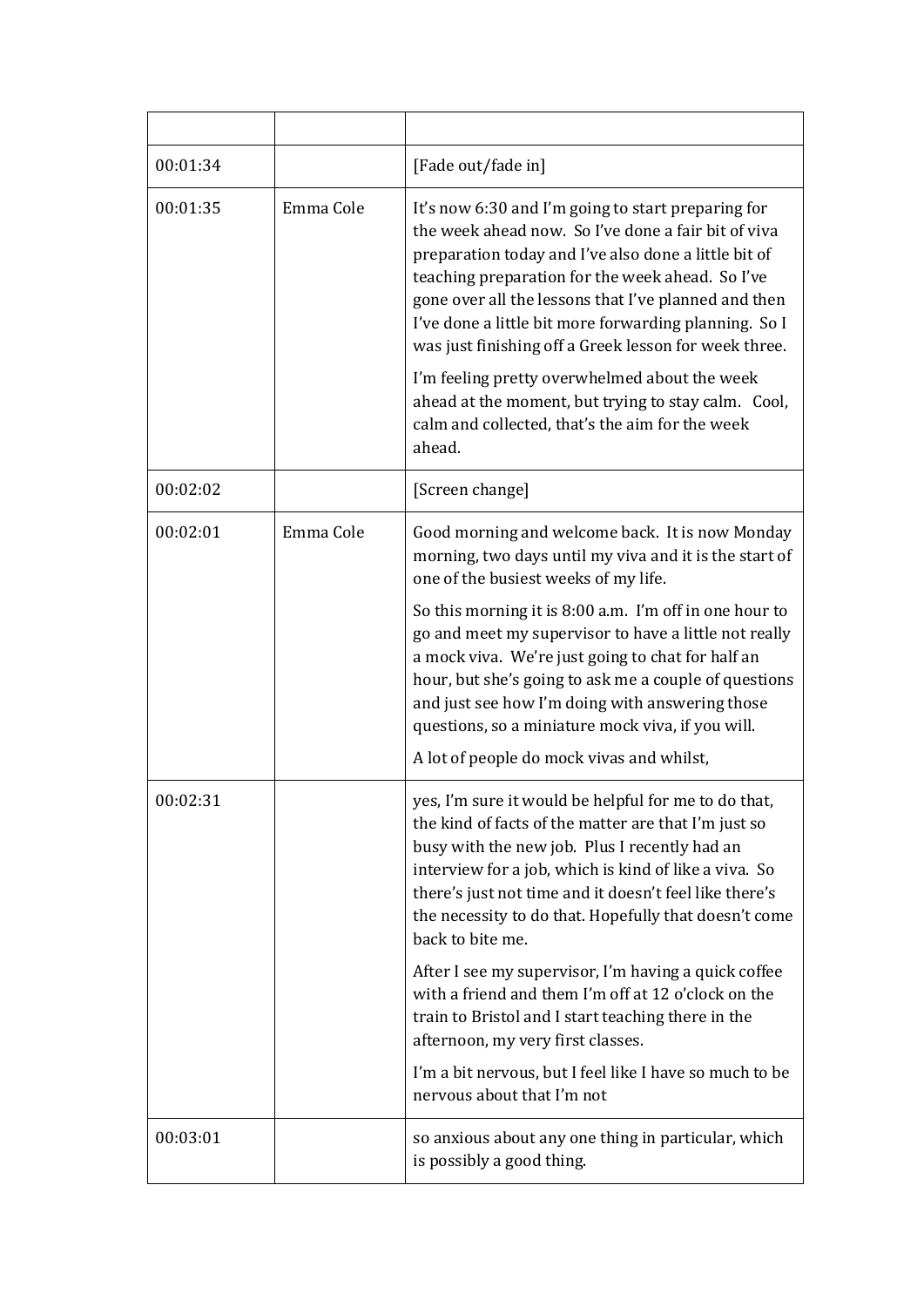|          |           | It's going to be a really busy day, but hopefully it all<br>goes well.                                                                                                                                                                                                                                                                                                                                                                                     |
|----------|-----------|------------------------------------------------------------------------------------------------------------------------------------------------------------------------------------------------------------------------------------------------------------------------------------------------------------------------------------------------------------------------------------------------------------------------------------------------------------|
| 00:03:09 |           | [Outside at train station]                                                                                                                                                                                                                                                                                                                                                                                                                                 |
| 00:03:09 | Emma Cole | Okay, it is now about 11:30. I'm at Paddington<br>Station, waiting for my train to work. My kind of<br>mock viva practice Q&A went really well with my<br>supervisor. She says I'm really prepared. I don't<br>have to do anything else, so now it's just to get<br>through my first teaching lesson today and then I<br>am done for my Monday.                                                                                                            |
| 00:03:27 |           | [Various scenes at train station]                                                                                                                                                                                                                                                                                                                                                                                                                          |
| 00:03:41 | Emma Cole | It's now 6:30 and I have finished work for the day.<br>My lectures went really well. I'm really pleased at<br>how it turned out. The students were reasonably<br>quiet, but I think that's probably because it was<br>possibly their first lecture at university and I hope<br>more a reflecting on their nerves than my teaching.                                                                                                                         |
|          |           | Anyway, I am now off to get some dinner. I'm feeling<br>quite positive this afternoon after a good day. I'm<br>glad that kind of the teaching has now commenced<br>and I feel like I'm on the way forward now to getting<br>the viva done.                                                                                                                                                                                                                 |
| 00:04:15 |           | [Interior home - morning]                                                                                                                                                                                                                                                                                                                                                                                                                                  |
| 00:04:16 | Emma Cole | Okay, it's about 8:00 a.m. on Tuesday, one day until<br>my viva, and I'm now off to work. I've got three<br>hours worth of lecturing today and then I'm back to<br>London to revise for the viva in the evening. Ah,<br>almost here!                                                                                                                                                                                                                       |
| 00:04:32 |           | [Interior home - evening]                                                                                                                                                                                                                                                                                                                                                                                                                                  |
| 00:04:33 | Emma Cole | All right, so I'm now back in London. It is Tuesday<br>evening. I have finished my teaching in Bristol for<br>the day. Things are just insane. So I was intending<br>with this vlog to show you kind of what the final<br>preparation of the PhD viva period look like, and in<br>fact it seems that the final preparations when you're<br>juggling a job and the viva are very much in<br>disarray.<br>My husband has just found out that tomorrow of all |
|          |           | days his school is having an Ofsted inspection, so                                                                                                                                                                                                                                                                                                                                                                                                         |